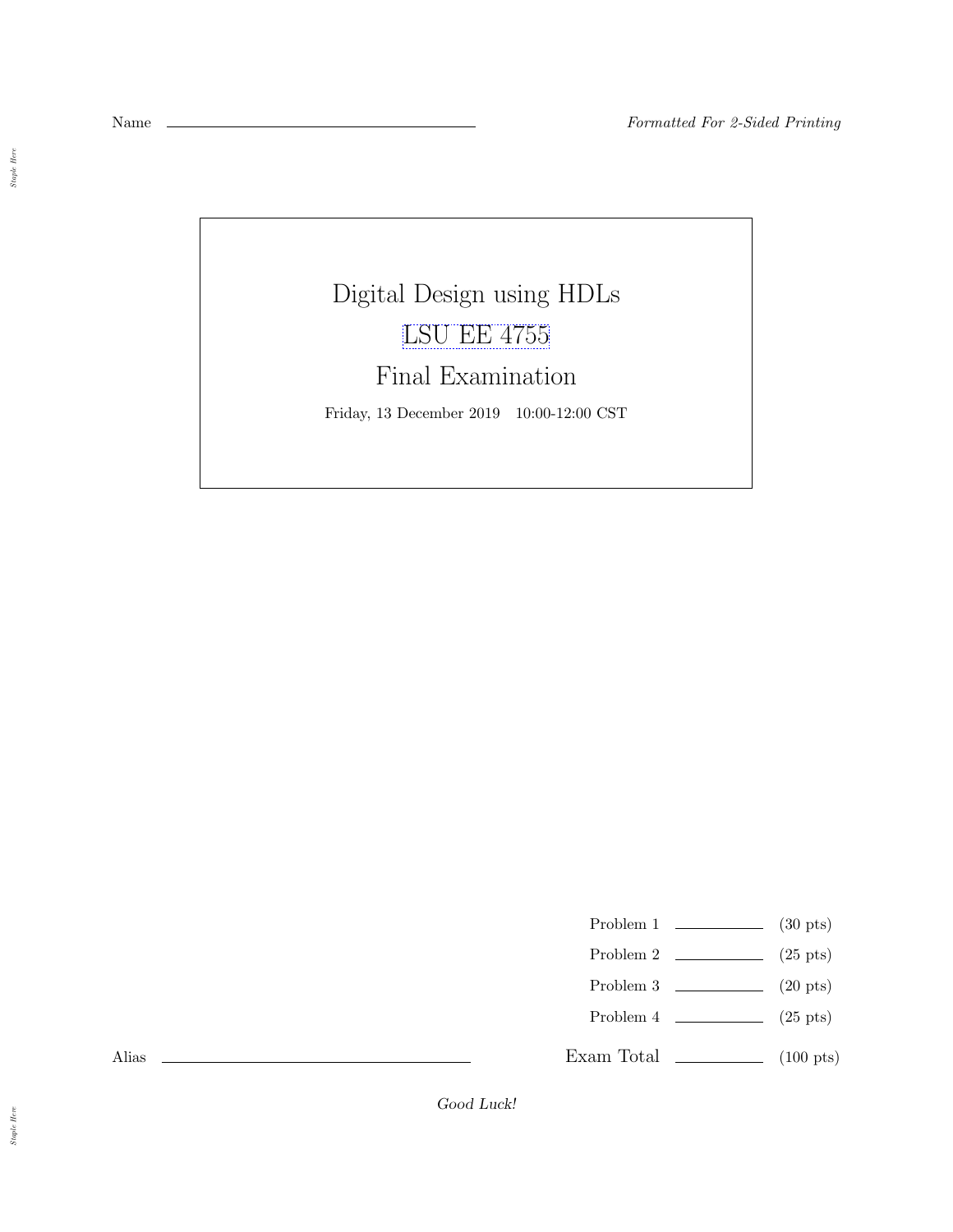Problem 1: [30 pts] Appearing below is the solution to Homework 6, the accumulation module. The next page shows the pipelined adder and st\_occ, which is some of the inferred hardware. Show the rest of the inferred hardware after some optimization. Leave the pipelined adder as a box.

```
module add\_accum #( int w = 21, n\_stages = 3)
   ( output logic [w-1:0] sum, output logic sum_valid,
     input uwire [w-1:0] ai, input uwire ai_v, reset, clk );
   logic [n_stages-1:0] st_occ;
   assign sum_valid = !st_occ;
   uwire aout_v = st\_occ[n\_stages-1];
  uwire [w-1:0] aout;
  uwire [w-1:0] a0 = ai_v ? ai : sum;
   uwire [w-1:0] a1 = aout_v ? aout : sum;
   add_pipe #(w,n_stages) add_p0( aout, a0, a1, clk );
   logic sum_occupied;
   uwire [1:0] n_values = ai_v + sum_occupied + aout_v;
  uwire saa = n_values \ge 2; // Start an addition.
  uwire write\_sum = !sum\_occupied && n_values == 1;
   always_ff @( posedge clk ) if ( reset ) begin
      sum \le 0;sum_occupied <= 0;
      st\_occ \leq 0;end else begin
      if ( write_sum ) sum <= aout_v ? aout : ai;
      sum_occupied <= n_values[0];
      st_occ <= \{ st_occ[n_stages-1:0], saa \};end
endmodule
Show inferred hardware after some optimization, but \Box leave add pipe as a box.
```
Show logic associated with n\_values as basic gates and a single BFA, do not show adders and do not show comparison units.

Clearly show all input and output ports, do not confuse parameters with ports.

Avoid effortlessly optimized hardware, such as gates with constant inputs.

 $Here$  $\label{eq:graph} Shape$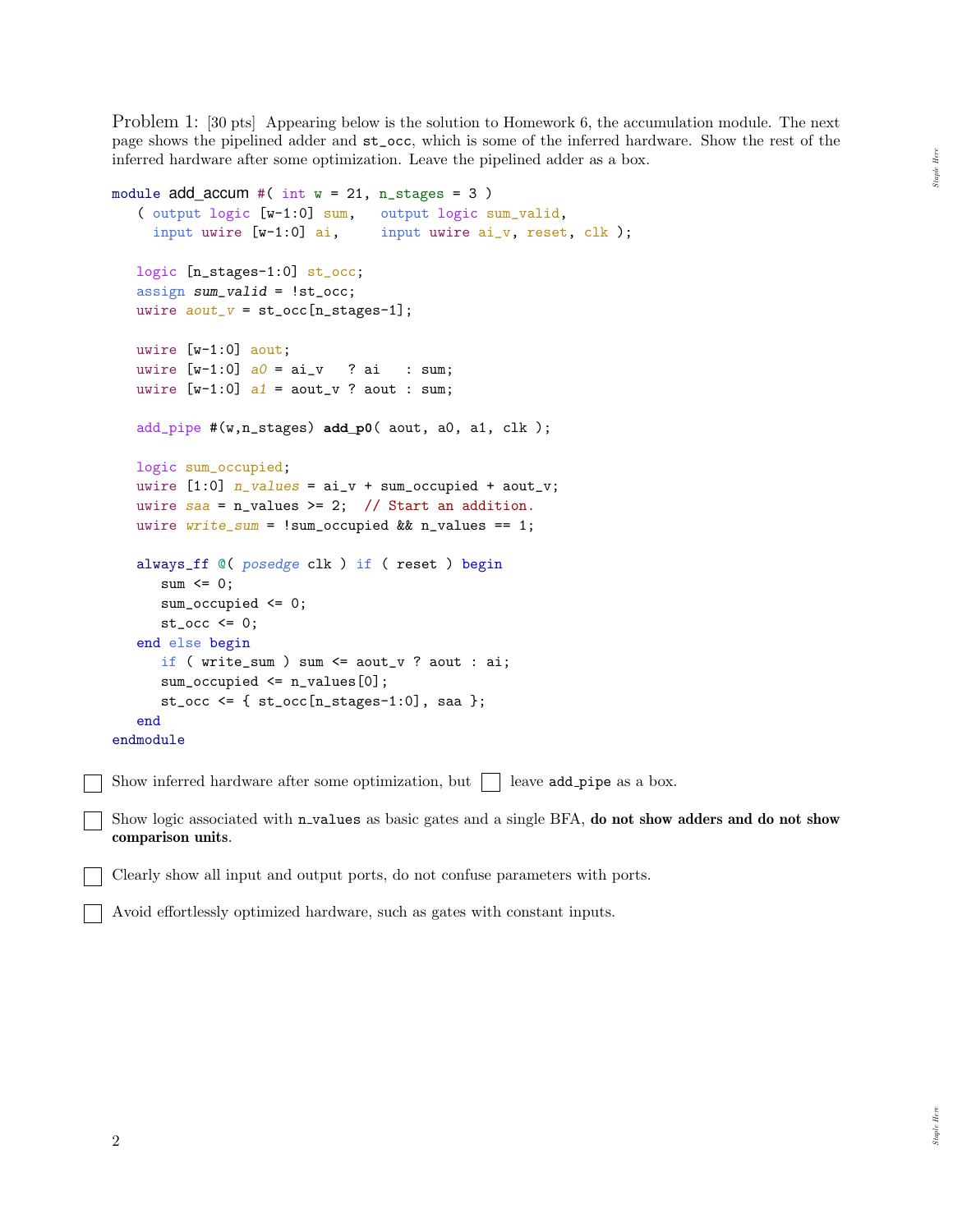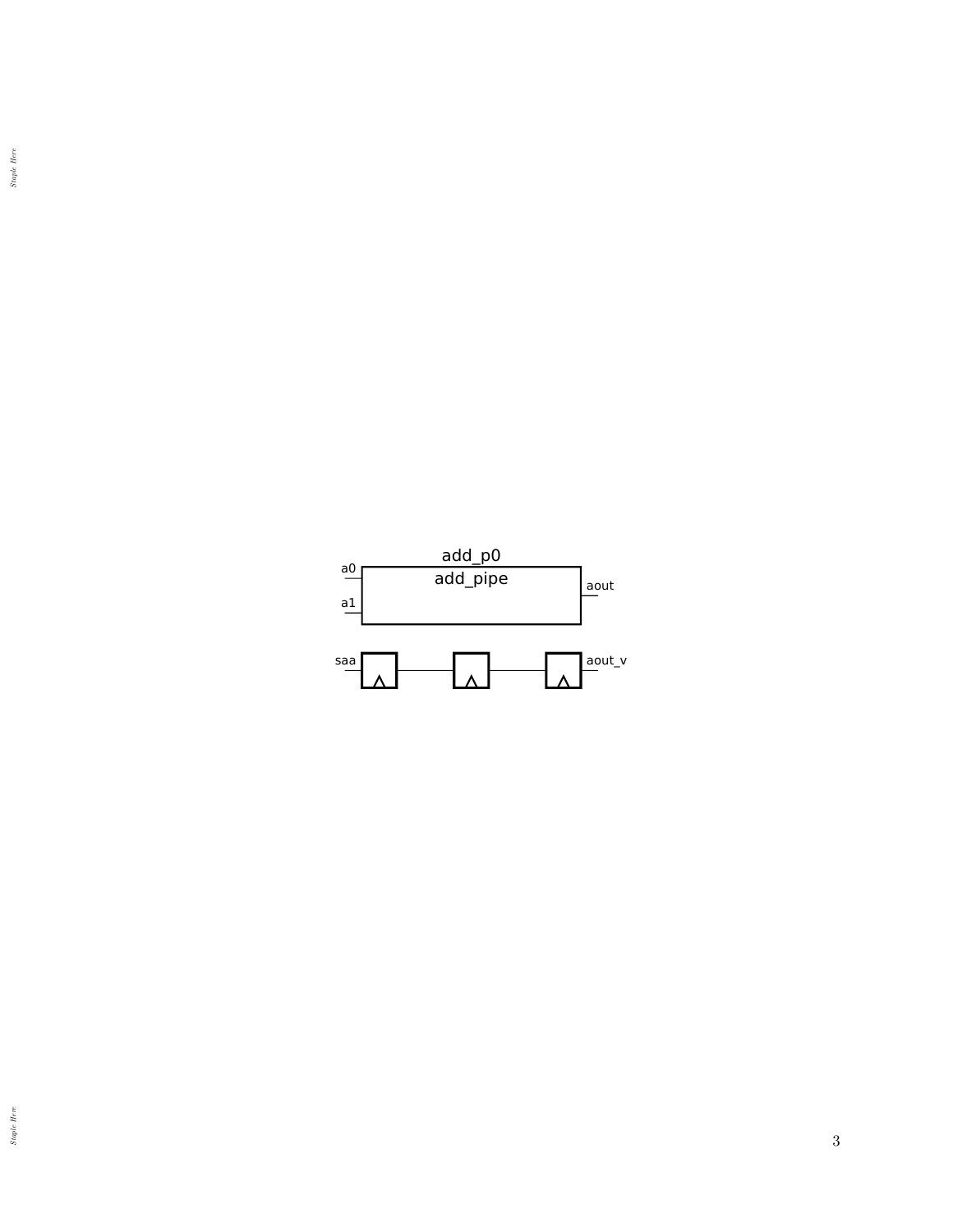Problem 2: [25 pts] Appearing below is hardware from the solution to Homework 5, Problem 2. The parameter names have been shortened, such as changing wv to v and using lg v for wvb. The diagram shows the delay through some of the modules, including the pop module. Treat e and a (delays for  $\equiv$  and  $|+|$ ) as given constants for the first part.

(a) Based on the provided delays and using the simple model for others, compute the arrival time (delay) of signals at each register input. That's two inputs for each of five registers. The solution for ready is shown in blue, so only four registers remain. Also, highlight the/a critical path to the err register.



Show the arrival time of the enable and data signal at each register input and  $\Box$  Highlight a critical path to err with a squiggly line.

Take into account constant inputs when computing delays.

4

Staple Here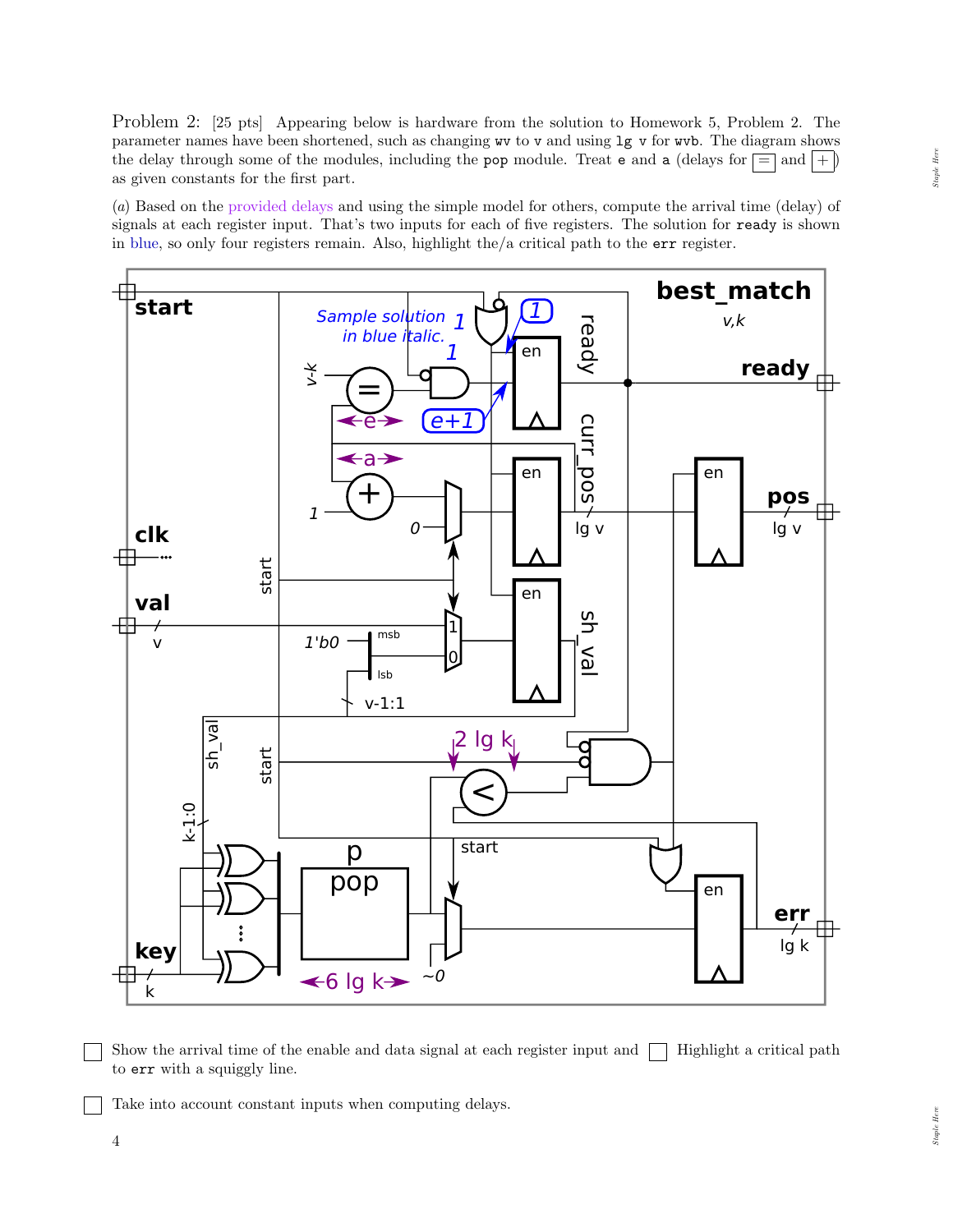(b) The equality module is shown with a delay of e. Show the hardware for that module and compute the cost and delay using the simple model. Take into account the width of the inputs and the fact that one input is a constant.

Sketch hardware for equality module for lg v = 8 and v – k = 1011 0001<sub>2</sub>, and  $\Box$  taking into account the constant input.

Show the cost of the hardware for the equality module above based on the simple model in terms of  $\lg v$ . Don't forget to take the constant input into account.

Show the delay of the hardware based on the simple model in terms of  $\lg v$ .  $\Box$  Don't forget to take the constant input into account.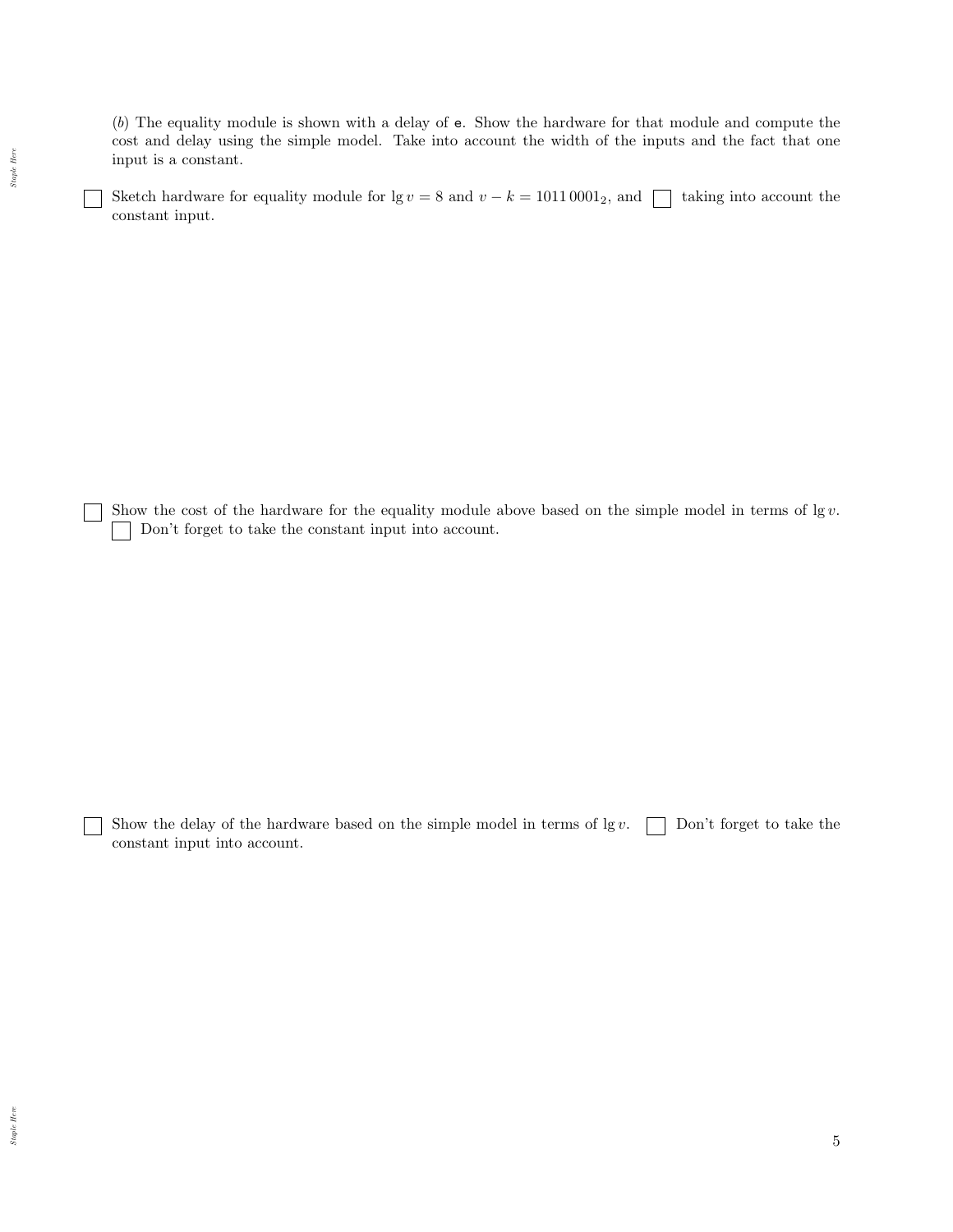Problem 3: [20 pts] The hardware illustrated to the right emits a famous integer sequence. Write a synthesizable Verilog description of the hardware.

Complete the module,  $\Box$  be sure that it is  $\blacksquare$ synthesizable.

Use non-blocking assignments carefully.

- Be sure to include all  $\Box$  input and output ports  $\blacksquare$ and **parameters**.
- Make sure that all objects have the appropriate widths.

module fibo



endmodule

Staple  $Here$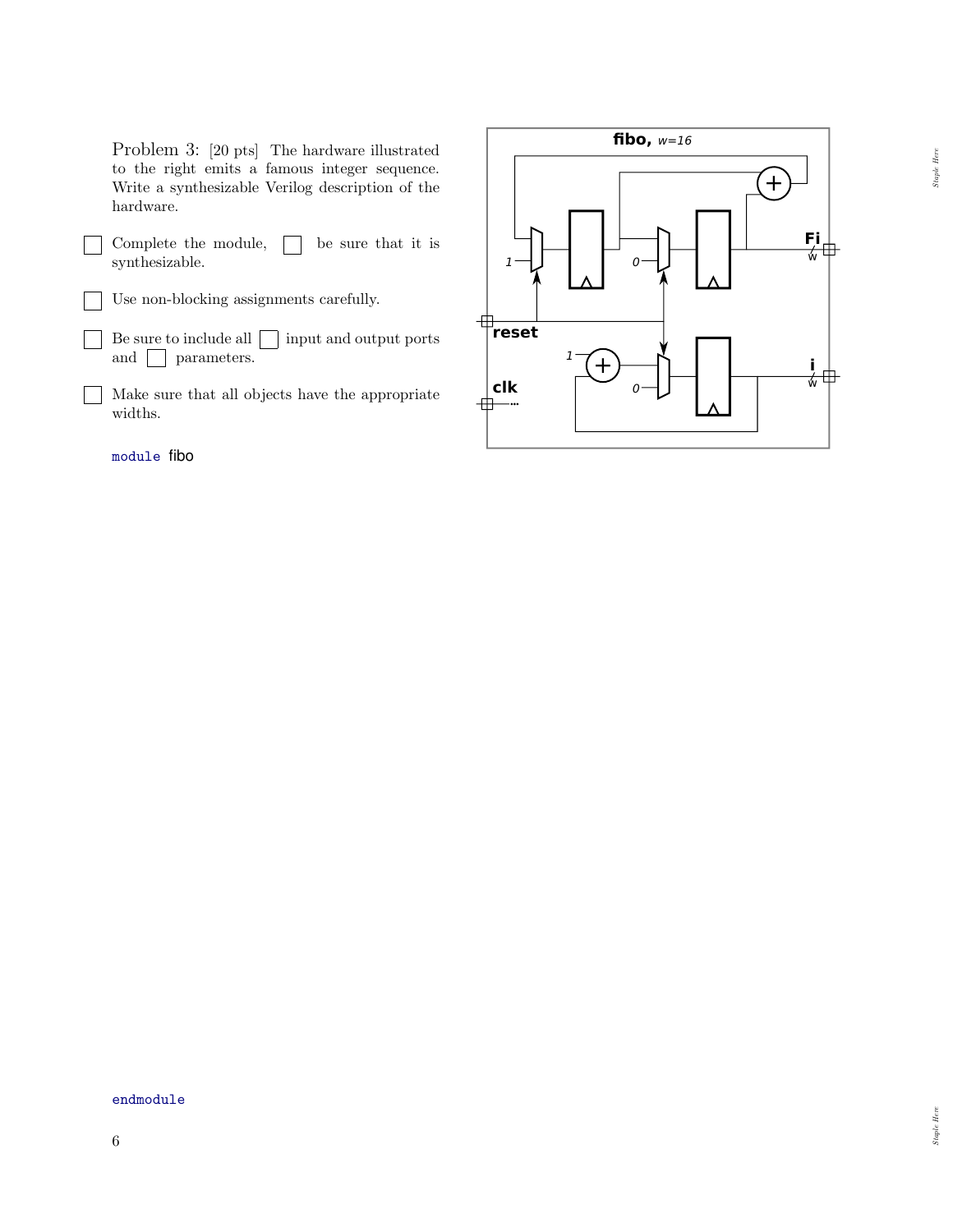Problem 4: [25 pts] Answer each question below.

(a) Appearing below are synthesis script results for the pipelined integer adder from Homework 6. That adder computes a w-bit integer sum using an *n*-stage pipeline in which each stage computes  $[w/n]$  bits of the sum, starting with the  $[w/n]$  least-significant bits in the first stage.

All syntheses are of a  $w = 24$ -bit adder, versions with  $n = 1, 2, 3, 4$ , and 6 stages are synthesized. The delay target is set to an easy 90 ns.

| Module Name            |        | Area Delay Delay |                       |
|------------------------|--------|------------------|-----------------------|
|                        |        |                  | Actual Target         |
| add_pipe_w24_n_stages1 | 29928  |                  | 10.174 90.000 ns      |
| add_pipe_w24_n_stages2 | 47043  |                  | 5.428 90.000 ns       |
| add_pipe_w24_n_stages3 |        |                  | 64159 3.701 90.000 ns |
| add_pipe_w24_n_stages4 | 81275  |                  | 2.837 90.000 ns       |
| add_pipe_w24_n_stages6 | 115506 |                  | 1.973 90.000 ns       |

Based on this data provide the  $\Box$  latency and  $\Box$  throughput for the three-stage adder. Be sure to  $\Box$ use appropriate units for the throughput.

Note that the area (cost) increases with the number of stages. Based on the description above what is the main contributor to the increase in cost?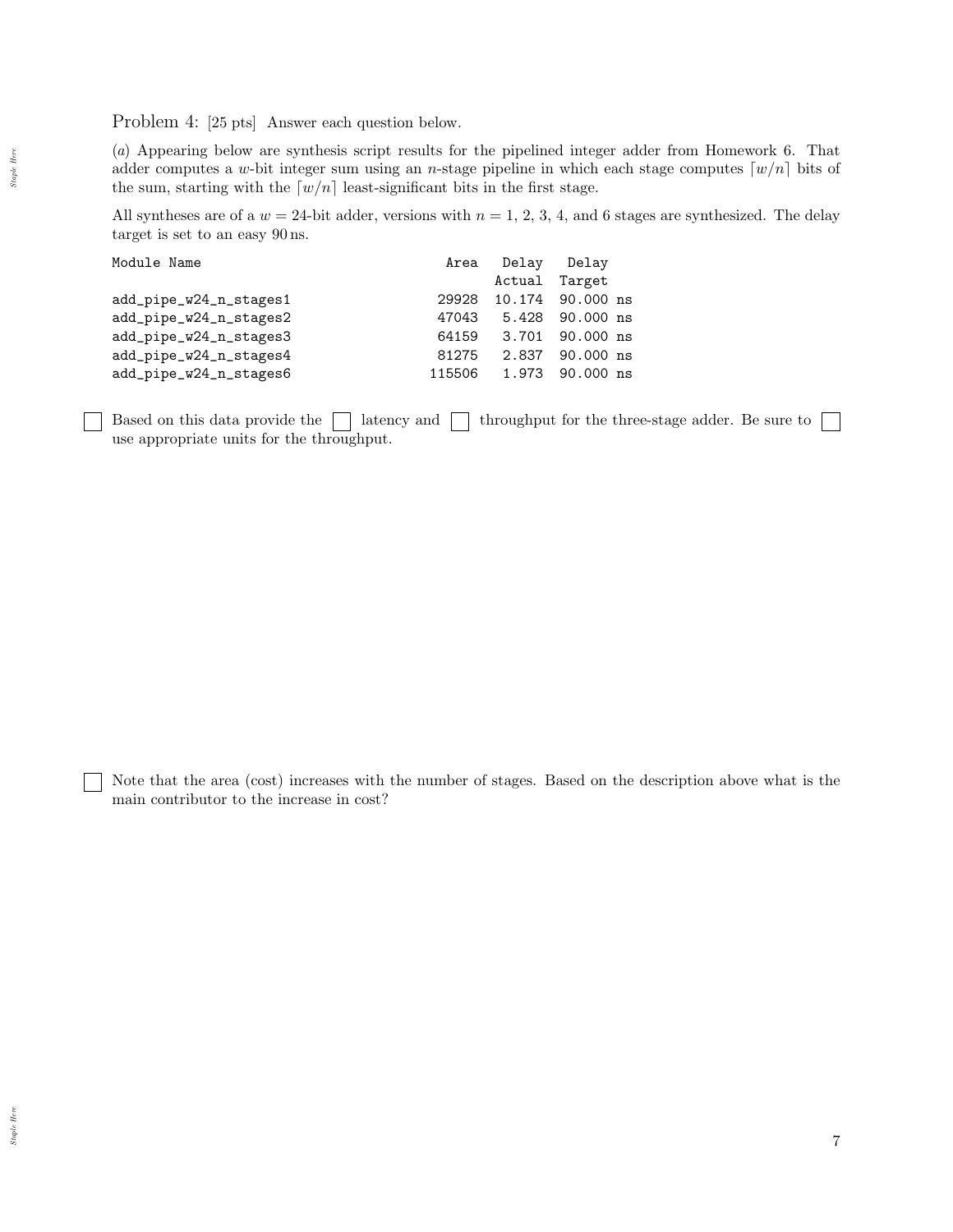(b) The two modules below appear to be similar.

```
module plan_I(output logic [7:0] e, input logic [7:0] a,b);
   logic [7:0] c;
   always_comb begin
      c = a + b;e = c + a;end
endmodule
module plan_II(output logic [7:0] e, input logic [7:0] a,b);
   logic [7:0] c;
   always_comb e = c + a;
   always_comb c = a + b;
endmodule
```
For which module will the simulator perform unnecessary addition?  $\vert$  Explain.

Is the result computed by the two modules different or the same?  $\Box$  Explain.

(c) What value will y have at the end of the initial block?

```
module s;
  logic [15:0] a,b,y;
   initial begin
      a = 1;b = 100;b \le 10;
      y = 0;y \leq a + b;
      y = 999;
      #1;
      a = 2;b \le 20;#200;
      // Show value of y at this point in execution.
   end
endmodule
```
Value of y at end of block is:

 $\emph{Staple Here}$